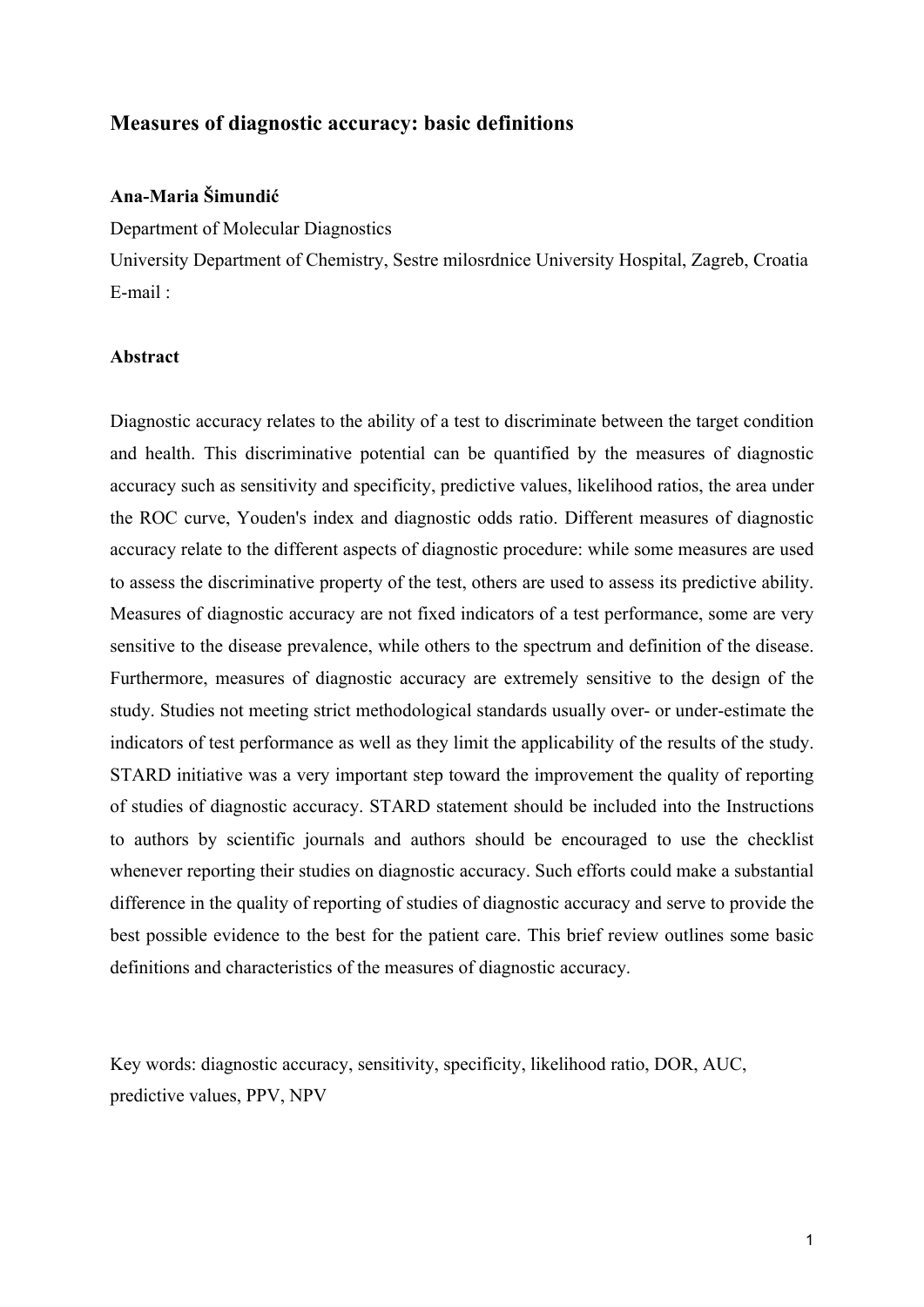## **Introduction**

Diagnostic accuracy of any diagnostic procedure or a test gives us an answer to the following question: "How well this test discriminates between certain two conditions of interest (health and disease; two stages of a disease etc.)?". This discriminative ability can be quantified by the measures of diagnostic accuracy:

- $\bullet$  sensitivity and specificity
- ♦ positive and negative predicative values (PPV, NPV)
- ◆ likelihood ratio
- $\blacklozenge$  the area under the ROC curve (AUC)
- ♦ Youden's index
- ♦ diagnostic odds ratio (DOR)

Different measures of diagnostic accuracy relate to the different aspects of diagnostic procedure. Some measures are used to assess the discriminative property of the test, others are used to assess its predictive ability (1). While discriminative measures are mostly used by health policy decisions, predictive measures are most useful in predicting the probability of a disease in an individual (2). Furthermore, it should be noted that measures of a test performance are not fixed indicators of a test quality and performance. Measures of diagnostic accuracy are very sensitive to the characteristics of the population in which the test accuracy is evaluated. Some measures largely depend on the disease prevalence, while others are highly sensitive to the spectrum of the disease in the studied population. It is therefore of utmost importance to know how to interpret them as well as when and under what conditions to use them.

## **Sensitivity and specificity**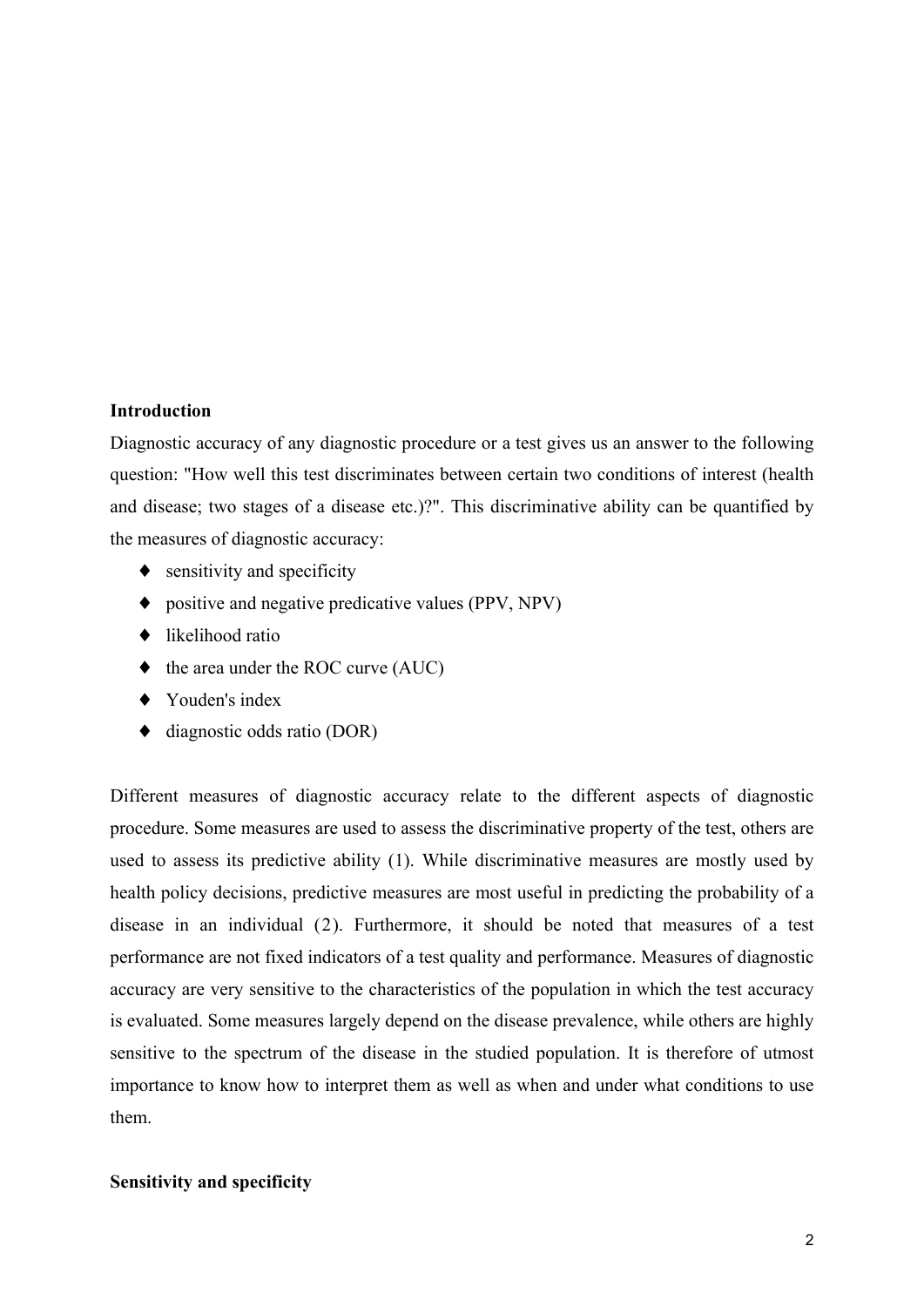A perfect diagnostic procedure has the potential to completely discriminate subjects with and without disease. Values of a perfect test which are above the cut-off are always indicating the disease, while the values below the cut-off are always excluding the disease. Unfortunately, such perfect test does not exist in real life and therefore diagnostic procedures can make only partial distinction between subjects with and without disease. Values above the cut-off are not always indicative of a disease since subjects without disease can also sometimes have elevated values. Such elevated values of certain parameter of interest are called false positive values (FP). On the other hand, values below the cut-off are mainly found in subjects without disease. However, some subjects with the disease can have them too. Those values are false negative values (FN). Therefore, the cut-off divides the population of examined subjects with and without disease in four subgroups considering parameter values of interest:

- $\triangleright$  true positive (TP) –subjects with the disease with the value of a parameter of interest above the cut-off
- $\triangleright$  false positive (FP) –subjects without the disease with the value of a parameter of interest above the cut-off
- $\triangleright$  true negative (TN) –subjects without the disease with the value of a parameter of interest below the cut-off
- $\triangleright$  false negative (FN) –subjects with the disease with the value of a parameter of interest below the cut-off

The first step in the calculation of sensitivity and specificity is to make a 2x2 table with groups of subjects divided according to a gold standard or (reference method) in columns, and categories according to test in rows (Table 1.).

## **Table 1. 2x2 table**

|          | Subjects with the disease | Subjects without the disease |
|----------|---------------------------|------------------------------|
| positive | TР                        | EP                           |
| negative | FN                        | TN                           |

Sensitivity is expressed in percentage and defines the proportion of true positive subjects with the disease in a total group of subjects with the disease (TP/TP+FN). Actually, sensitivity is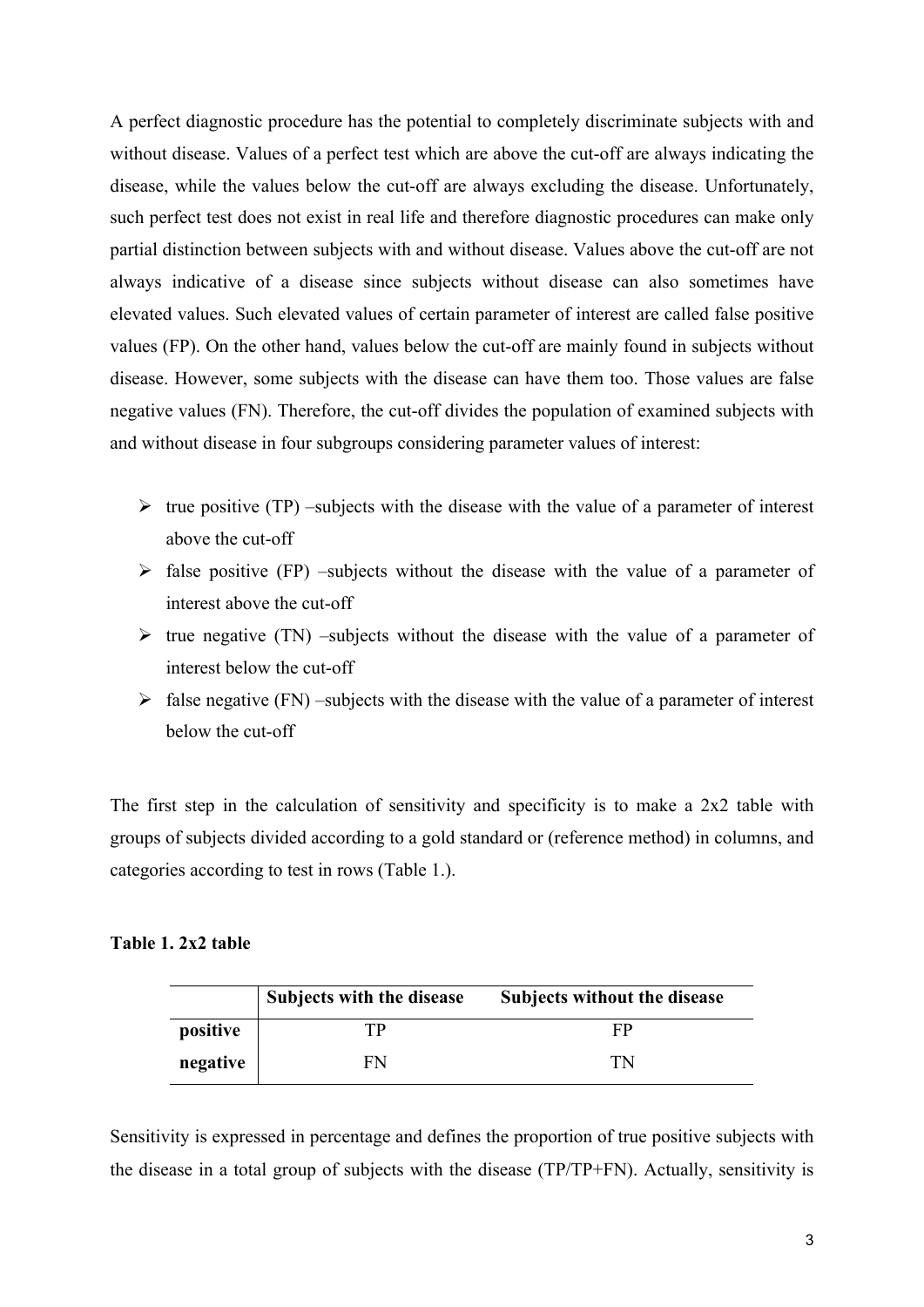defined as the probability of getting a positive test result in subjects with the disease (T+|B+). Hence, it relates to the potential of a test to recognise subjects with the disease.

Specificity is a measure of a diagnostic test accuracy, complementary to sensitivity. It is defined as a proportion of subjects without the disease with negative test result in total of subjects without disease (TN/TN+FP). In other words, specificity represents the probability of a negative test result in a subject without the disease (T-|B-). Therefore, we can postulate that specificity relates to the aspect of diagnostic accuracy that describes the test ability to recognise subjects without the disease, i.e. to exclude the condition of interest.

Neither sensitivity nor specificity are not influenced by the disease prevalence, meaning that results from one study could easily be transferred to some other setting with a different prevalence of the disease in the population. Nonetheless, sensitivity and specificity can vary greatly depending on the spectrum of the disease in the studied group.

#### **Predictive values**

Positive predictive value (PPV) defines the probability of having the state/disease of interest in a subject with positive result  $(B+|T+)$ . Therefore PPV represents a proportion of patients with positive test result in total of subjects with positive result (TP/TP+FP).

Negative predictive value (NPV) describes the probability of not having a disease in a subject with a negative test result (B-|T-). NPV is defined as a proportion of subjects without the disease with a negative test result in total of subjects with negative test results (TN/TN+FN).

Unlike sensitivity and specificity, predictive values are largely dependent on disease prevalence in examined population. Therefore, predictive values from one study should not be transferred to some other setting with a different prevalence of the disease in the population. Prevalence affects PPV and NPV differently. PPV is increasing, while NPV decreases with the increase of the prevalence of the disease in a population. Whereas the change in PPV is more substantial, NPV is somewhat weaker influenced by the disease prevalence.

#### **Likelihood ratio (LR)**

Likelihood ratio is a very useful measure of diagnostic accuracy. It is defined as the ratio of expected test result in subjects with a certain state/disease to the subjects without the disease. As such, LR directly links the pre-test and post-test probability of a disease in a specific patient (3). Simplified, LR tells us how many times more likely particular test result is in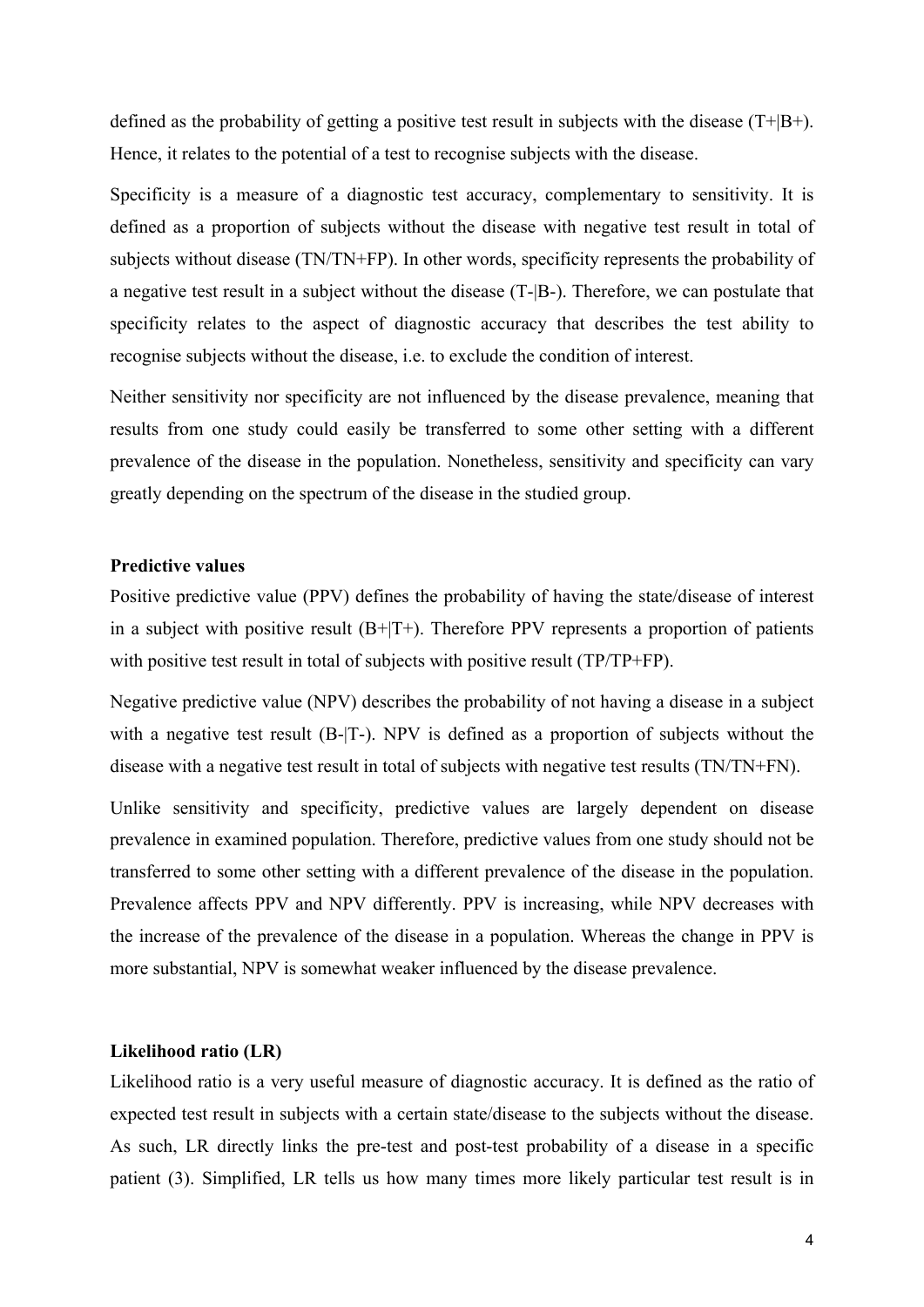subjects with the disease than in those without disease. When both probabilities are equal, such test is of no value and its  $LR = 1$ .

Likelihood ratio for positive test results (LR+) tells us how much more likely the positive test result is to occur in subjects with the disease compared to those without the disease  $(LR+=(T+|B+)/(T+|B-))$ . LR+ is usually higher than 1 because is it more likely that the positive test result will occur in subjects with the disease than in subject without the disease.

LR+ can be simply calculated according to the following formula:

 $LR$ + = sensitivity / (1-specificity)

 $LR+$  is the best indicator for ruling-in diagnosis. The higher the  $LR+$  the test is more indicative of a disease. Good diagnostic tests have  $LR+ > 10$  and their positive result has a significant contribution to the diagnosis.

Likelihood ratio for negative test result (LR-) represents the ratio of the probability that a negative result will occur in subjects with the disease to the probability that the same result will occur in subjects without the disease. Therefore, LR- tells us how much less likely the negative test result is to occur in a patient than in a subject without disease. (LR-=(T-  $|B+|/(\text{T-}|B-|)$ . LR- is usually less than 1 because it is less likely that negative test result occurs in subjects with than in subjects without disease. LR- is calculated according to the following formula:

 $LR = (1$ -sensitivity) / specificity

LR- is a good indicator for ruling-out the diagnosis. Good diagnostic tests have  $LR -  $0,1$ .$ The lower the LR- the more significant contribution of the test is in ruling-out, i.e. in lowering the posterior probability of the subject having the disease.

Since both specificity and sensitivity are used to calculate the likelihood ratio, it is clear that neither LR+ nor LR- depend on the disease prevalence in examined groups. Consequently, the likelihood ratios from one study are applicable to some other clinical setting, as long as the definition of the disease is not changed. If the way of defining the disease varies, none of the calculated measures will apply in some other clinical context.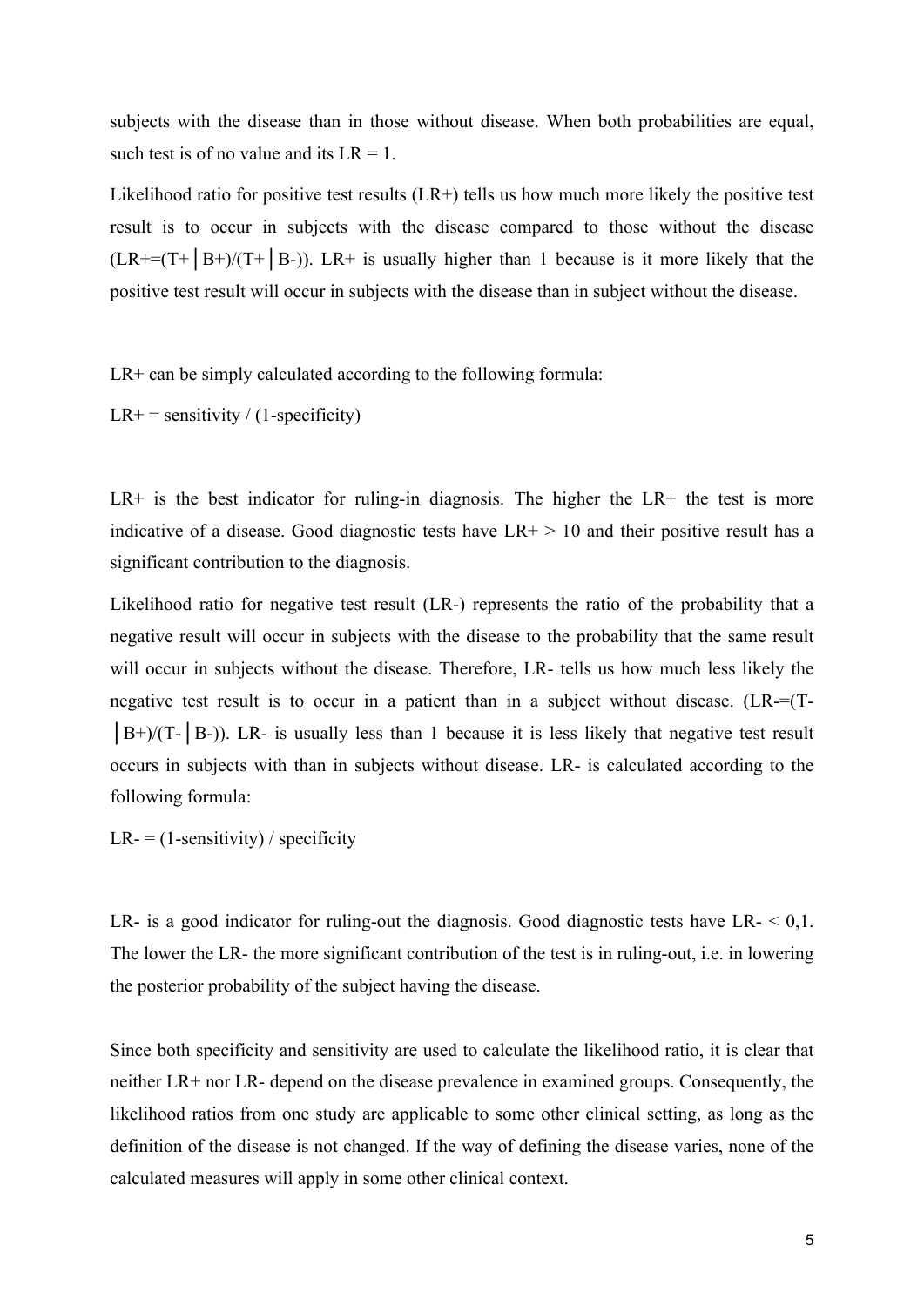## **ROC curve**

There is a pair of diagnostic sensitivity and specificity values for every individual cut-off. To construct a ROC graph, we plot these pairs of values on the graph with the 1-specificity on the x-axis and sensitivity on the y-axis (Figure 1.).



Figure 1. ROC curve

The shape of a ROC curve and the area under the curve (AUC) helps us estimate how high is the discriminative power of a test. The closer the curve is located to upper-left hand corner and the larger the area under the curve, the better the test is at discriminating between diseased and non-diseased. The area under the curve can have any value between 0 and 1 and it is a good indicator of the goodness of the test. A perfect diagnostic test has an AUC 1.0. whereas a nondiscriminating test has an area 0.5. Generally we can say that the relation between AUC and diagnostic accuracy applies as described in Table 2.

Table 2. Relationship between the area under the ROC curve and diagnostic accuracy

| area        | diagnostic accuracy |
|-------------|---------------------|
| $0.9 - 1.0$ | excellent           |
| $0.8 - 0.9$ | very good           |
| $0.7 - 0.8$ | good                |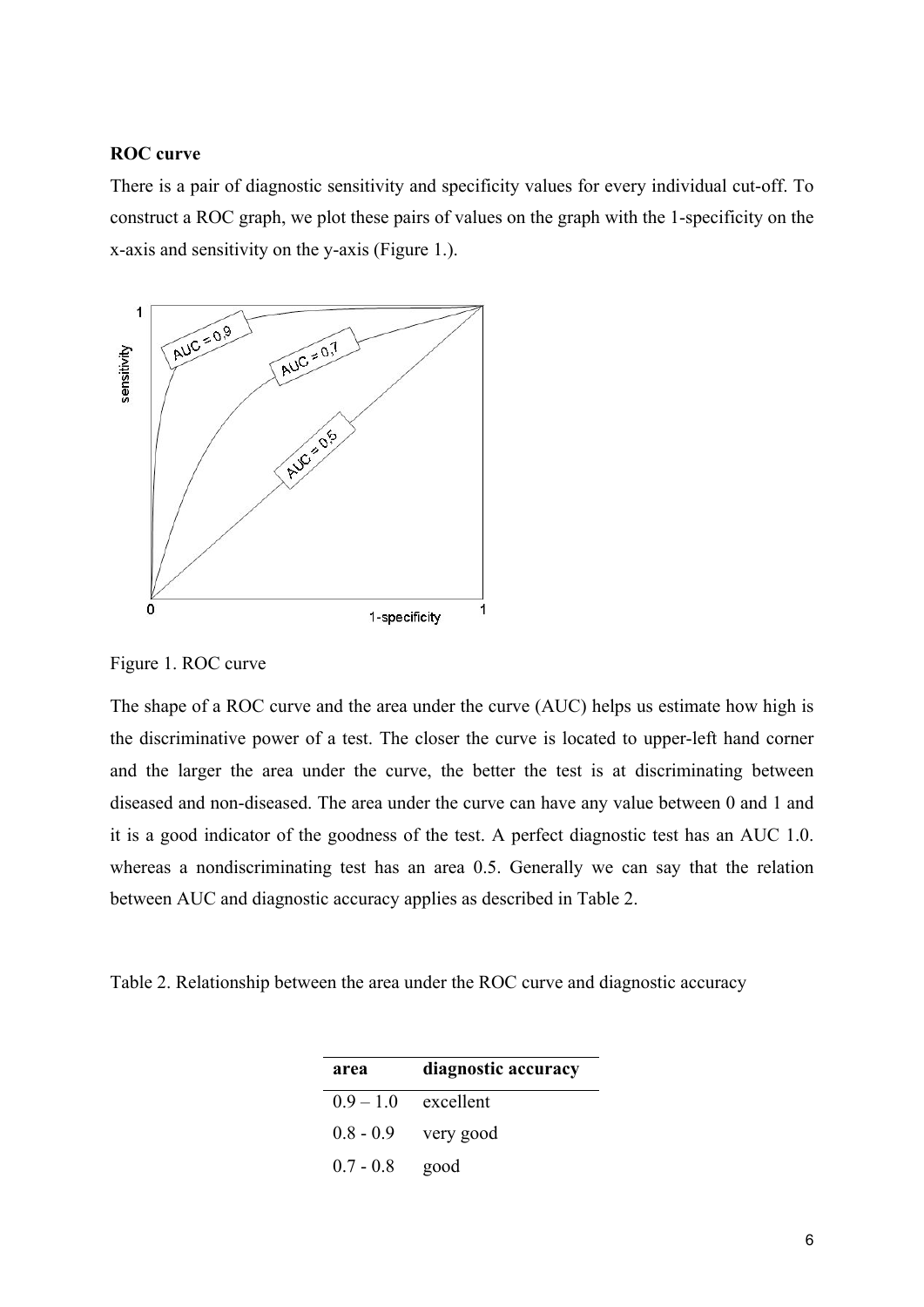| $0.6 - 0.7$ sufficient |                 |
|------------------------|-----------------|
| $0.5 - 0.6$ bad        |                 |
| ${}_{0.5}$             | test not useful |

AUC is a global measure of diagnostic accuracy. It tells us nothing about individual parameters, such as sensitivity and specificity. Out of two tests with identical or similar AUC, one can have significantly higher sensitivity, whereas the other significantly higher specificity. Furthermore, data on AUC state nothing about predicative vales and about the contribution of the test in ruling-in and ruling-out a diagnosis. Global measures are there for general assessment and for comparison of two or more diagnostic tests. By the comparison of areas under the two ROC curves we can estimate which one of two tests is more suitable for distinguishing health from disease or any other two conditions of interest. It should be pointed that this comparison should not be based on visual nor intuitive evaluation (4). For this purpose we use statistic tests which evaluate the statistical significance of estimated difference between two AUC, with previously defined level of statistical significance (P).

#### **Diagnostic odds ratio (DOR)**

Diagnostic odds ratio is also one global measure for diagnostic accuracy, used for general estimation of discriminative power of diagnostic procedures and also for the comparison of diagnostic accuracies between two or more diagnostic tests. DOR of a test is the ratio of the odds of positivity in subjects with disease relative to the odds in subjects without disease (5). It is calculated according to the formula: DOR = (TP/FN)/(FP/TN).

DOR depends significantly on the sensitivity and specificity of a test. A test with high specificity and sensitivity with low rate of false positives and false negatives has high DOR. With the same sensitivity of the test, DOR increases with the increase of the test specificity. For example, a test with sensitivity  $> 90\%$  and specificity of 99% has a DOR greater than 500.

DOR does not depend on disease prevalence; however like sensitivity and specificity it depends on criteria used to define disease and its spectrum of pathological conditions of the examined group (disease severity, phase, stage, comorbidity etc.).

### **Diagnostic effectiveness (accuracy)**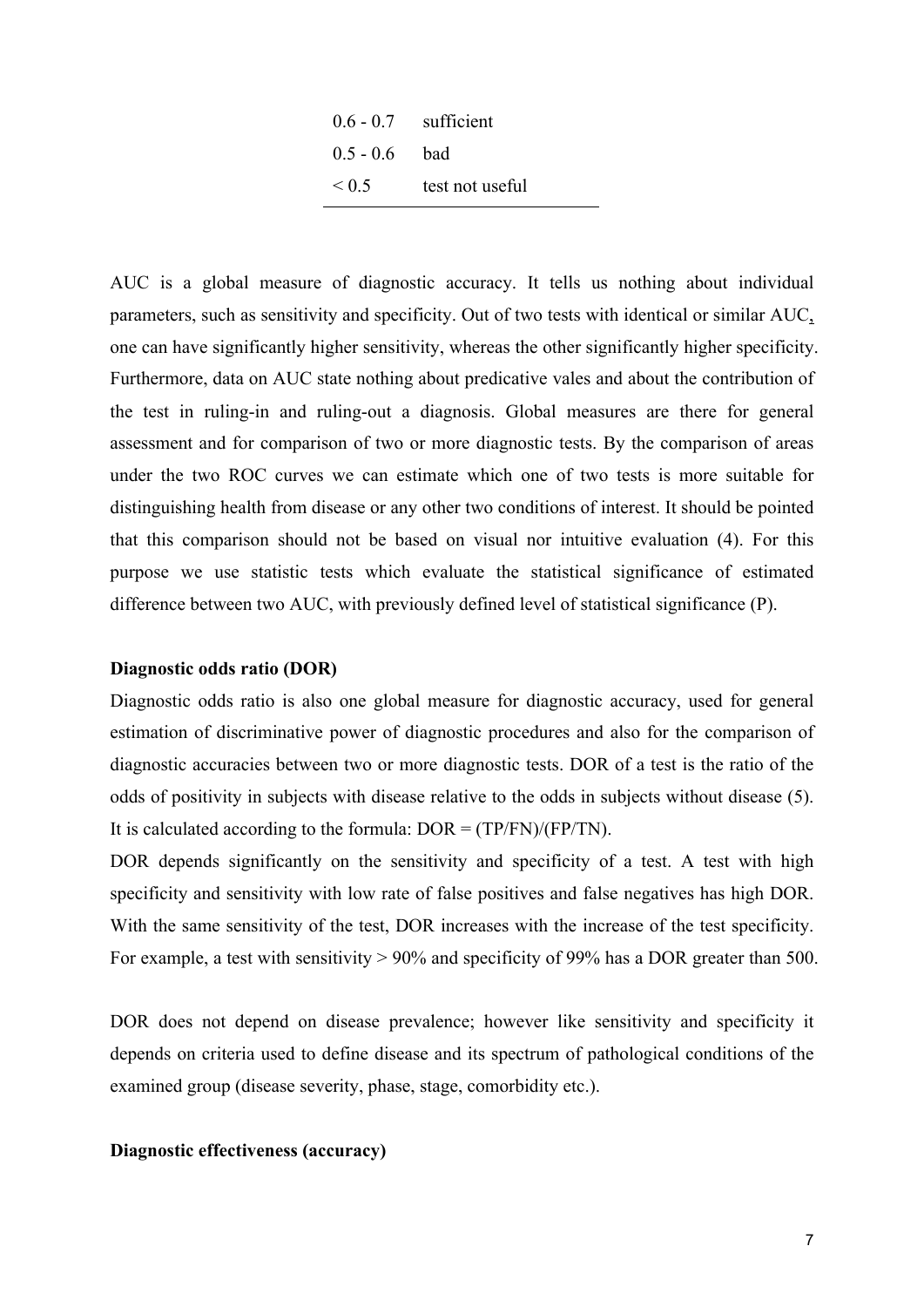Another global measure of diagnostic accuracy is so called diagnostic accuracy (effectiveness), expressed as a proportion of correctly classified subjects (TP+TN) among all subjects (TP+TN+FP+FN). Diagnostic accuracy is affected by the disease prevalence. With the same sensitivity and specificity, diagnostic accuracy of a particular test increases as the disease prevalence decreases. This data, however, should be handled with care. In fact, this does not mean that the test is better if we apply it in a population with low disease prevalence. It only means that in absolute number the test gives more correctly classified subjects. This percentage of correctly classified subjects should always be weighed considering other measures of diagnostic accuracy, especially predictive values. Only then a complete assessment of the test contribution and validity could be made.

#### **Youden's index**

Youden's index is one of the oldest measures for diagnostic accuracy (6). It is also a global measure of a test performance, used for the evaluation of overall discriminative power of a diagnostic procedure and for comparison of this test with other tests. Youden's index is calculated by deducting 1 from the sum of test's sensitivity and specificity expressed not as percentage but as a part of a whole number: (sensitivity + specificity) – 1.

For a test with poor diagnostic accuracy, Youden's index equals 0, and in a perfect test Youden's index equals 1. Youden's index is not sensitive for differences in the sensitivity and specificity of the test, which is its main disadvantage. Namely, a test with sensitivity 0,9 and specificity 0,4 has the same Youden's index  $(0,3)$  as a test with sensitivity 0,6 and specificity 0,7. It is absolutely clear that those tests are not of comparable diagnostic accuracy. If one is to assess the discriminative power of a test solely based on Youden's index it could be mistakenly concluded that these two tests are equally effective.

Youden's index is not affected by the disease prevalence, but it is affected by the spectrum of the disease, as are also sensitivity specificity, likelihood ratios and DOR.

### **Design of diagnostic accuracy studies**

Measures of diagnostic accuracy are extremely sensitive to the design of the study. Studies suffering from some major methodological shortcomings can severely over- or under-estimate the indicators of test performance as well as they can severely limit the possible applicability of the results of the study. The effect of the design of the study to the bias and variation in the estimates of diagnostic accuracy can be quantified (7). STARD initiative published in 2003 was a very important step toward the improvement the quality of reporting of studies of